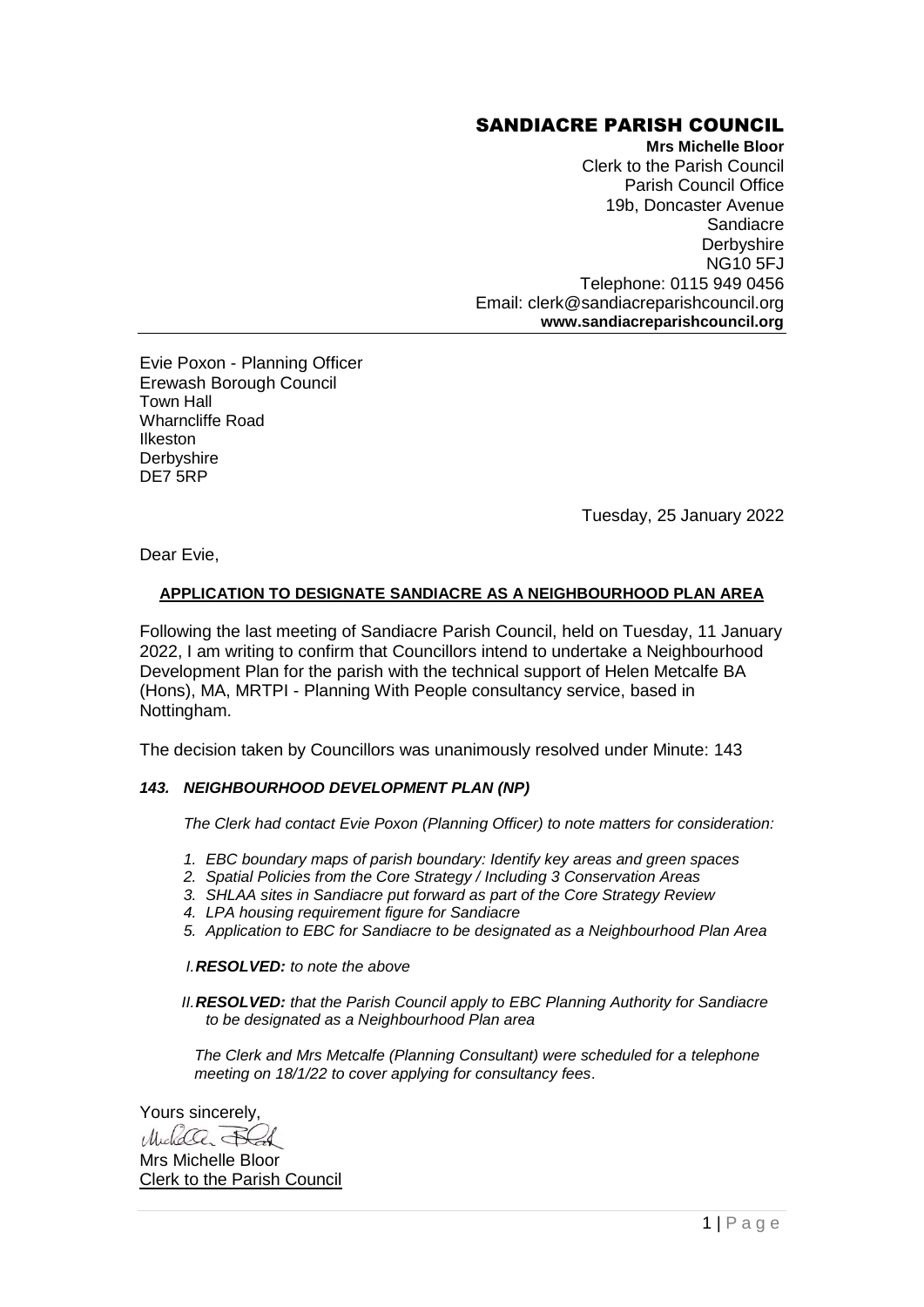## **APPLICATION TO DESIGNATE SANDIACRE AS A NEIGHBOURHOOD PLAN AREA Town & Country Planning Act 1990 Neighbourhood Planning (General) Regulations**

| 1. Name of Parish Council:                                                 | Sandiacre Parish Council                                                                                                                                                                                                                      |
|----------------------------------------------------------------------------|-----------------------------------------------------------------------------------------------------------------------------------------------------------------------------------------------------------------------------------------------|
| 2. Name of Neighbourhood Plan Area:                                        | Sandiacre Parish                                                                                                                                                                                                                              |
| 3. Clerk to the Parish Council:<br>Email: clerk@sandiacreparishcouncil.org | Mrs Michelle Bloor<br>Clerk to the Parish Council<br>Parish Council Office<br>19b, Doncaster Avenue<br>Sandiacre<br>Derbyshire<br><b>NG10 5FJ</b><br>Telephone: 0115 949 0456<br><b>Office hours: Monday to</b><br>Wednesday 9.30am to 2.30pm |
| Contact details if different to the Clerk:                                 | Not applicable                                                                                                                                                                                                                                |

5. Additional contact: Cllr Wayne Major

Parish Council Chairman 42, Recreation Road Sandiacre **Derbyshire** NG10 5BW Mob: 07590 453459

Email: [councillor.wayne.major@erewash.gov.uk](mailto:councillor.wayne.major@erewash.gov.uk)

6. Relevant Body (Qualifying Body)

I confirm that Sandiacre Parish Council is the relevant body to undertake neighbourhood planning in the area in accordance with S61G of the 1990 Act and Section 5C of the 2012 Regulations.

7. Intention of the Neighbourhood Plan area:

The Parish Council intends to undertake a Neighbourhood Development Plan.

8. Explanation / Justification of choice of area

The area selected is the Sandiacre parish Local Government Area.

 There are a number of administrative and operational benefits to the area specifically conforming with the administrative and electoral area boundaries of the parish, as well as incorporating planning issues relating to the area.

The parish area includes 4 electoral wards: Sandiacre North Parish Ward SAN1 Sandiacre South Parish Ward SAN2 Sandiacre West Parish Ward DR3 Sandiacre Springfield Park Parish Ward DRW1